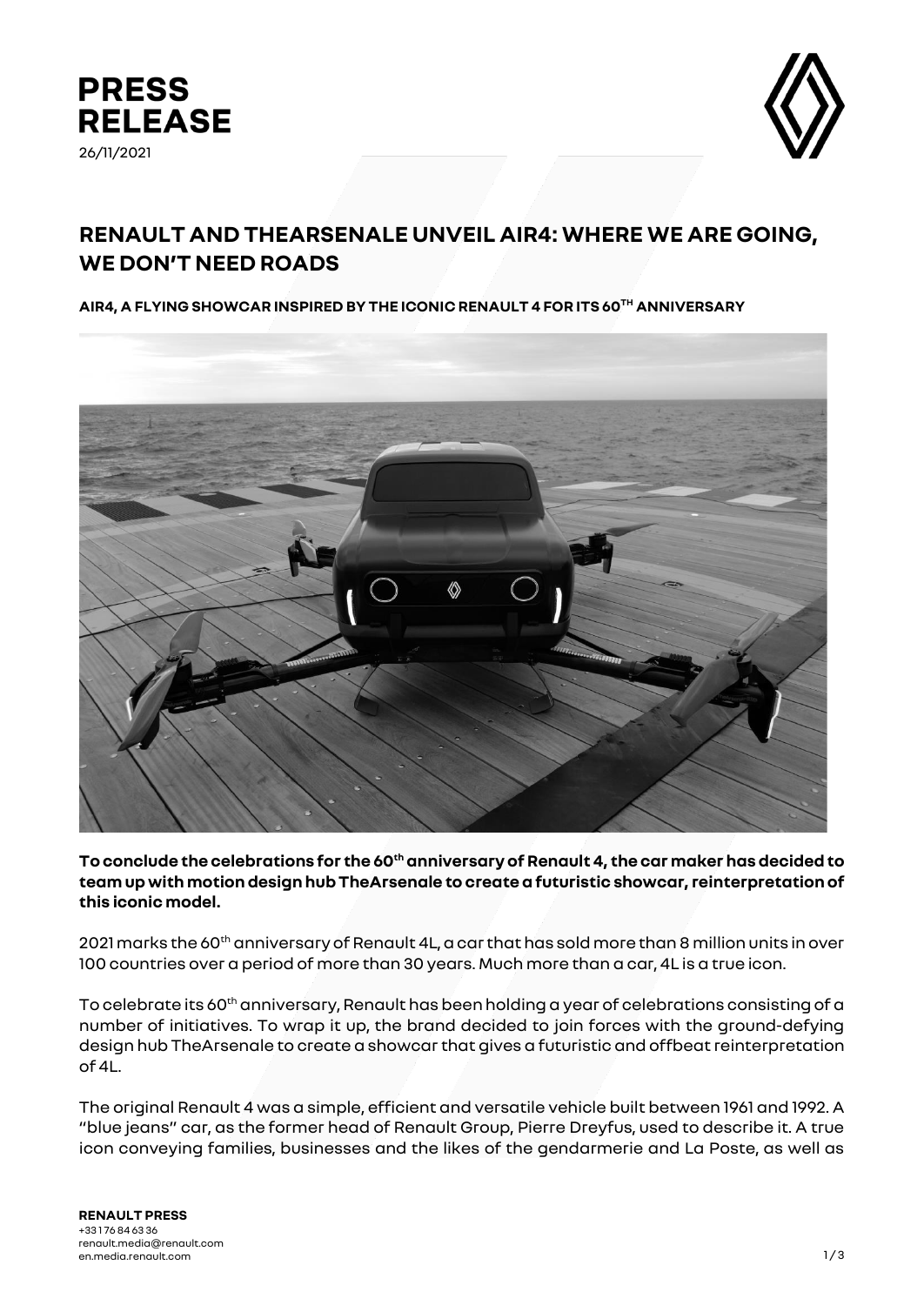

helping several generations of young motorists get behind the wheel. Its values and qualities convinced TheArsenale to collaborate with Renault to reimagine a 4L designed to drive along the unmarked highways above our heads.

# AIR4, THE RENAULT 4 "VOLANTE"

Renault has partnered with TheArsenale on this truly unique project, and the result is unprecedented. AIR4 is a symbol of independence and freedom, born out of the realisation that traffic is compounding, lives are grinding to a halt, and the world above us is unhampered. Thus, AIR4 claims the air as the new road of the future.

Design wise, AIR4 has resulted in a reinterpretation of theretro iconby TheArsenale, far from the modern car design language. The vehicle, entirely made of carbon-fiber, maintains the same lines and contained mass of the original 4L, yet presenting new dynamic capabilities. The rigidity has been completely revised to include new concepts such as thrust orlift, which required hours of calculations and tests. Drawing on generative design techniques using artificial intelligence, TheArsenale's engineers were able to test terabytes of data to improve and fine-tune the designers' ideas, even before starting the first real-world trials.

**"After a year-long of celebration we wanted to create something unconventional to close up the 60thanniversary of 4L."**highlightsArnaudBelloni, Renault Brand Global Marketing Director. **"This collaboration with TheArsenale was a natural fit. The flying showcar AIR4 is something unseen yet and a wink to how this icon could look like in another 60 years."**

To drive around, AIR4 has no wheels. Instead, it features four two-blade propellers, one at each corner of the vehicle. The chassis sits in the middle of the rota frame, and the driver can access and take a seat in the utilitarian cabin of the vehicle by lifting the reimagined Renault 4 shell, which is hinged at the front.

From a technical standpoint, AIR4 is powered by 22,000 mAh lithium polymère batteries with a total capacity of 90,000 mAh. The vehicle counts on an orizontal top speed of 26 m/s, with a 45° inclination during flights, and up to a maximum inclination of 70°. It can fly as high as 700m with a take off speed of 14 m/s, restained at 4 m/s for safety reasons, and landing velocity of 3 m/s. Last but not least, AIR4 offers a maximum vectorial thrust of 380 kilograms, that is to say 95kg per propeller.

AIR4 has been imagined, designed, engineered and assembled entirely in France, in the heart of Europe's first technology park in Sophia Antipolis, on the Côte d'Azur.

## THEARSENALE "ROAD TO AIR"

TheArsenale stands by the assumption that the icons of car culture are eternal. This vehicle is the first product from TheArsenale's ROAD TO AIR division, which envisions the future transport network to be in the sky. AIR4 is the brainchild of Patrice Meignan, CEO and Founder of